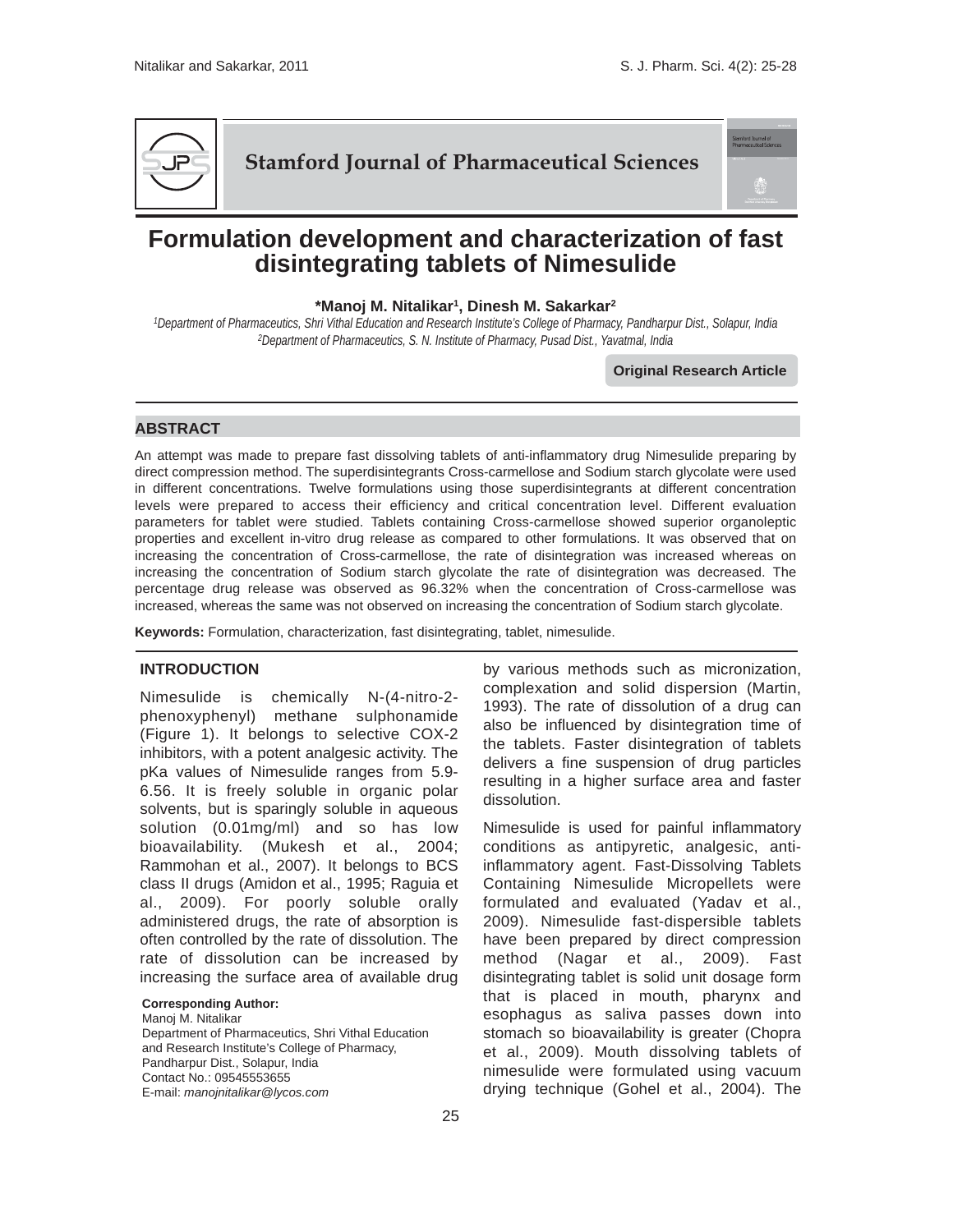| Ingredient                          | СC    | СC    | СC    | CС    | CС    | СC    | <b>SSG</b> | <b>SSG</b>     | <b>SSG</b> | <b>SSG</b> | <b>SSG</b> | <b>SSG</b> |
|-------------------------------------|-------|-------|-------|-------|-------|-------|------------|----------------|------------|------------|------------|------------|
| (mg)                                |       | 2     | 3     | 4     | 5     | 6     |            | $\overline{2}$ | 3          | 4          | 5          | 6          |
| Nimesulide                          | 100   | 100   | 100   | 100   | 100   | 100   | 100        | 100            | 100        | 100        | 100        | 100        |
| Croscarmellose                      | 0.33  | 0.66  | 0.99  | 1.32  | 1.65  | 1.98  | --         | --             | --         | --         | --         | --         |
| Sodium starch<br>glycolate<br>Micro |       |       |       | ---   |       | --    | 0.33       | 0.66           | 0.99       | 1.32       | 1.65       | 1.98       |
| crystalline<br>cellulose            | 69.17 | 68.84 | 68.51 | 68.18 | 67.85 | 67.52 | 69.17      | 68.84          | 68.51      | 68.18      | 67.85      | 67.52      |
| D-Mannitol                          | 30    | 30    | 30    | 30    | 30    | 30    | 30         | 30             | 30         | 30         | 30         | 30         |
| Talc                                | 0.33  | 0.33  | 0.33  | 0.33  | 0.33  | 0.33  | 0.33       | 0.33           | 0.33       | 0.33       | 0.33       | 0.33       |
| Magnesium<br>sterate                | 0.17  | 0.17  | 0.17  | 0.17  | 0.17  | 0.17  | 0.17       | 0.17           | 0.17       | 0.17       | 0.17       | 0.17       |
| <b>Total Weight</b>                 | 200   | 200   | 200   | 200   | 200   | 200   | 200        | 200            | 200        | 200        | 200        | 200        |

**Table1: Formulation used in the preparation of tablets.** 

concept of fast dissolving tablets has emerged from the desire to provide patients with a more convenient means of taking their medication. The basic approach used in development of fast dissolving tablets is the use of superdisintegrants like cross linked carboxymethyl cellulose (Crosscarmeliose), sodium starch glycolate (Primogel, Explotab), polyvinylpyrrolidone (Polyplasdone) etc. These provide instantaneous disintegration of tablet after putting on tongue, thereby releasing the drug in saliva (Habib et al., 2000, Chang et al., 2000).

The benefits of this approach include: the drug gets faster into suspension so absorption is quicker and ultimate onset of clinical effect. Hence, a fast dissolving dosage form may be particularly suitable for conditions such as fever, pain, Inflammation etc. where a fast onset of clinical effect is required. This fast disintegrating technology of Nimesulide is convenient for administration

and patient compliance for disabled, bedridden patient and for travelers and busy people, who do not always have access to water. And also the risk of choking or suffocation can be avoided. These dosage forms dissolve in the oral cavity within a minute without the need of water or chewing. This technology also offers new business opportunity like product differentiation, product promotion, and patent extension (Bhandari et al; 2008).

Most commonly used methods to prepare such tablets are freeze drying/Lyophilization (Martin, 1993), tablet molding (Schiermeier et al., 2002) and direct-compression methods (Mizumoto et al., 2005). Lyophilized tablets show a very porous structure, which causes quick penetration of saliva into the pores when placed in oral cavity. The main disadvantages of tablets produced are, in addition to the cost intensive production process, a lack of physical resistance in

| Table 2: Physical study of the tablet formulations. |  |  |  |
|-----------------------------------------------------|--|--|--|
|-----------------------------------------------------|--|--|--|

| <b>Formulation</b><br>parameter             | СC     | CС<br>2 | СC<br>3 | СC<br>4 | СC<br>5 | СC<br>6 | <b>SSG</b> | <b>SSG</b><br>$\mathbf{2}$ | <b>SSG</b><br>3 | <b>SSG</b><br>4 | <b>SSG</b><br>5 | <b>SSG</b><br>6 |
|---------------------------------------------|--------|---------|---------|---------|---------|---------|------------|----------------------------|-----------------|-----------------|-----------------|-----------------|
| <b>Bulk density</b><br>(g/cm <sup>3</sup> ) | 0.420  | 0.425   | 0.430   | 0.431   | 0.433   | 0.434   | 0.420      | 0.390                      | 0.423           | 0.420           | 0.399           | 0.422           |
| Weight<br>(mg)                              | 103.25 | 104.11  | 105.16  | 103.4   | 105.8   | 104.5   | 105.9      | 106.0                      | 105.0           | 104.9           | 104.50          | 106.70          |
| Tapped density<br>(g/cm <sup>3</sup> )      | 0.470  | 0.472   | 0.474   | 0.474   | 0.475   | 0.476   | 0.46       | 0.465                      | 0.462           | 0.460           | 0.463           | 0.464           |
| Hardness<br>(kq/cm <sup>2</sup> )           | 3.2    | 3.4     | 3.5     | 3.3     | 3.6     | 3.8     | 3.5        | 3.73                       | 3.8             | 3.2             | 3.0             | 2.9             |
| Friability (%)                              | 0.67   | 0.69    | 0.70    | 0.72    | 0.74    | 0.76    | 0.52       | 0.54                       | 0.57            | 0.59            | 0.60            | 0.62            |
| Disintegration<br>time (sec)                | 90     | 88      | 85      | 82      | 78      | 76      | 95         | 93                         | 92              | 90              | 87              | 85              |
| Drug release<br>(%)                         | 46.61  | 50.04   | 54.82   | 58.42   | 65.92   | 96.32   | 44.72      | 46.22                      | 48.40           | 50.43           | 55.60           | 58.70           |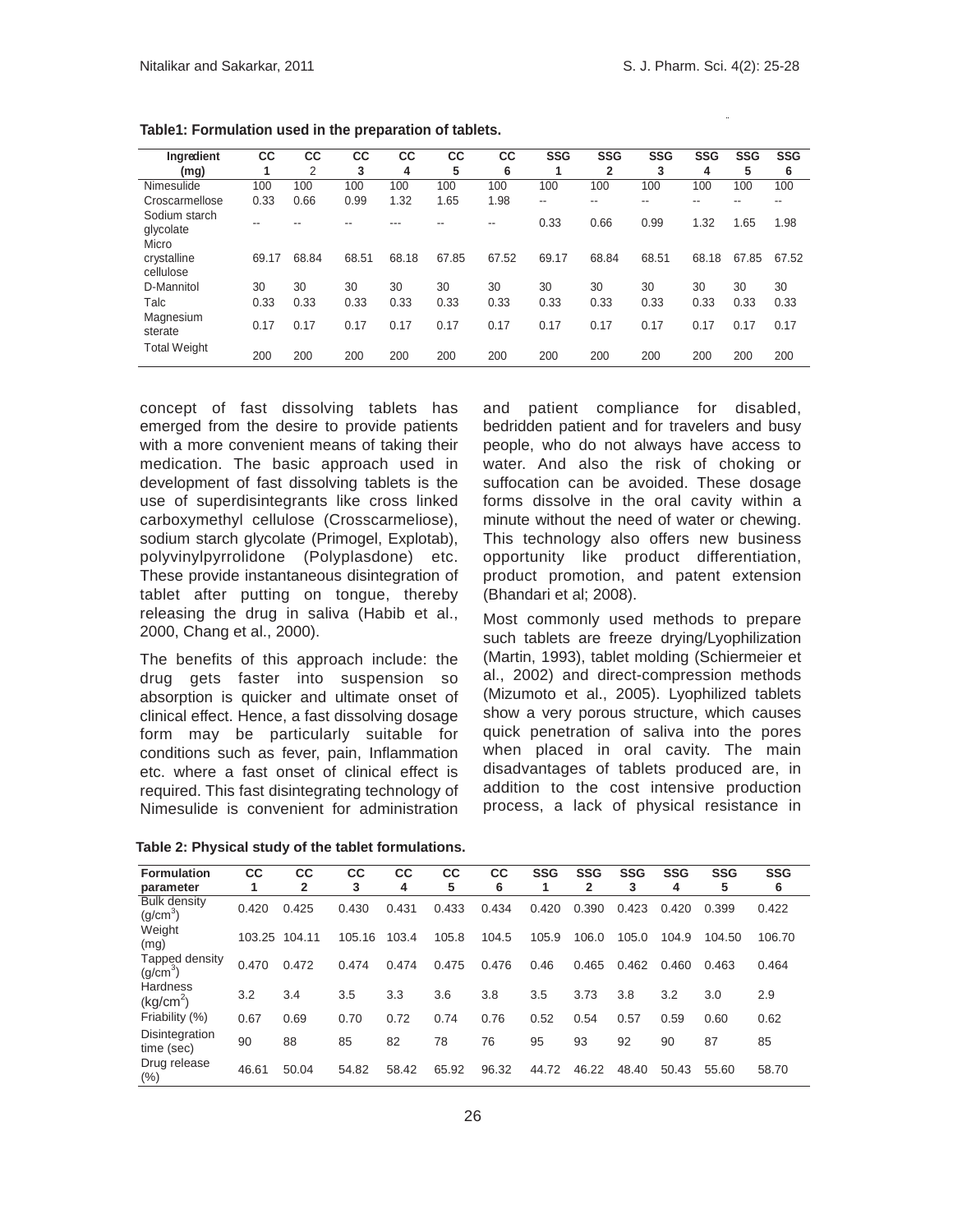standard blister packs and their limited ability to incorporate higher concentrations of active drug (Schiermeier et al., 2002). Moulded tablets dissolve completely and rapidly. However, lack of strength and taste masking are of great concern. Main advantages of direct compression are low manufacturing cost and high mechanical integrity of the tablets. Therefore, direct-compression appears to be a better option for manufacturing of tablets. The fast disintegrating tablets prepared by direct compression method, in general, are based on the action established by superdisintegrants such as croscarmellose sodium and sodium starch glycolate.

In the present work, effect of superdisintegrants (such as, croscarmellose sodium and sodium starch glycolate) on disintegration time, drug content, in-vitro release and stability parameters of fast dissolving tablets of Nimesulide was studied.

# **MATERIALS AND METHODS MATERIALS**

Drug and reagents: Nimesulide was obtained as gift sample from CIPLA Pharmaceuticals, Satara, India. Croscarmellose sodium, sodium starch glycolate, and microcrystalline cellulose, D-mannitol, Talc and magnesium stearate of analytical grade were procured from Space Chemicals, Nashik, India.

Instruments: Shimadzu UV-1700 UV/VIS spectrophotometer, USP XXIV dissolution testing apparatus II (paddle method), electronic balance (Shimadzu, AX200, Japan), Pfizer hardness tester and the Roche friabilator

# **METHODS**

All the ingredients were passed through sieve #60. The drug, diluents, superdisintegrant and sweetener were mixed. All the above ingredients were properly mixed together (in a poly-bag). Talc and magnesium stearate were passed through sieve #80, mixed, and blended with initial mixture in a poly-bag. The ingredients were directly compressible. The powder blend was compressed into single punch tablet machine according to the formulations tabulated in Table 1. The

superdisintegrant croscarmellose sodium and sodium starch glycolate were used in varying concentration ranging from 0.33 mg, 0.66 mg, 0.99 mg, 1.32 mg, 1.65 mg and 1.98 mg were used to prepare the tablets.

 **Table 3: Percent of drug release for formulation CC-6.**

| SI. No. | Time (min) | Drug release (%) |
|---------|------------|------------------|
|         | 10         | 40.0             |
| 2       | 20         | 71.5             |
| 3       | 30         | 77               |
|         | 40         | 79               |
| 5       | 50         | 84               |
| հ       | 60         | 98               |

### **EVALUATION**

The physicochemical properties of powder blend are important in tableting, so the blend was checked for the bulk density and tapped density. Tablets were evaluated for weight variation, hardness, friability, thickness, disintegration and dissolution time.

In weight variation test, twenty tablets were selected at random and average weight was determined using an electronic balance (Shimadzu, AX200, Japan). Tablets were weighed individually and compared with average weight. The Pfizer hardness tester and the Roche friabilator were used to test hardness and friability, respectively. Disintegration time was determined using disintegration testing apparatus in 900 ml distilled water without disk at 37±0.5°C. Results are shown in Table 2.

The release rate of Nimesulide from the tablets was determined using United State Pharmacopoeia XXIV dissolution testing apparatus II (paddle method). The dissolution test was performed using 900ml of phosphate buffer at pH 6.8 as a dissolution medium at 37±0.5°C and 50 rpm of paddle speed. A sample (10 ml) of the solution was withdrawn from the dissolution apparatus at 10, 20, 30, 40, 50 and 60 min. The samples were filtered through a 0.45µm membrane filter. Absorbance of these solutions was measured at 254nm using a Shimadzu UV-1700 UV/VIS spectrophotometer. For the determination of in vitro dispersion time, one tablet was placed in a beaker containing 10 ml of pH 6.8 phosphate buffer at 37±0.5°C and the time required for complete dispersion was recorded and are shown in Figure 2 and Table 3.